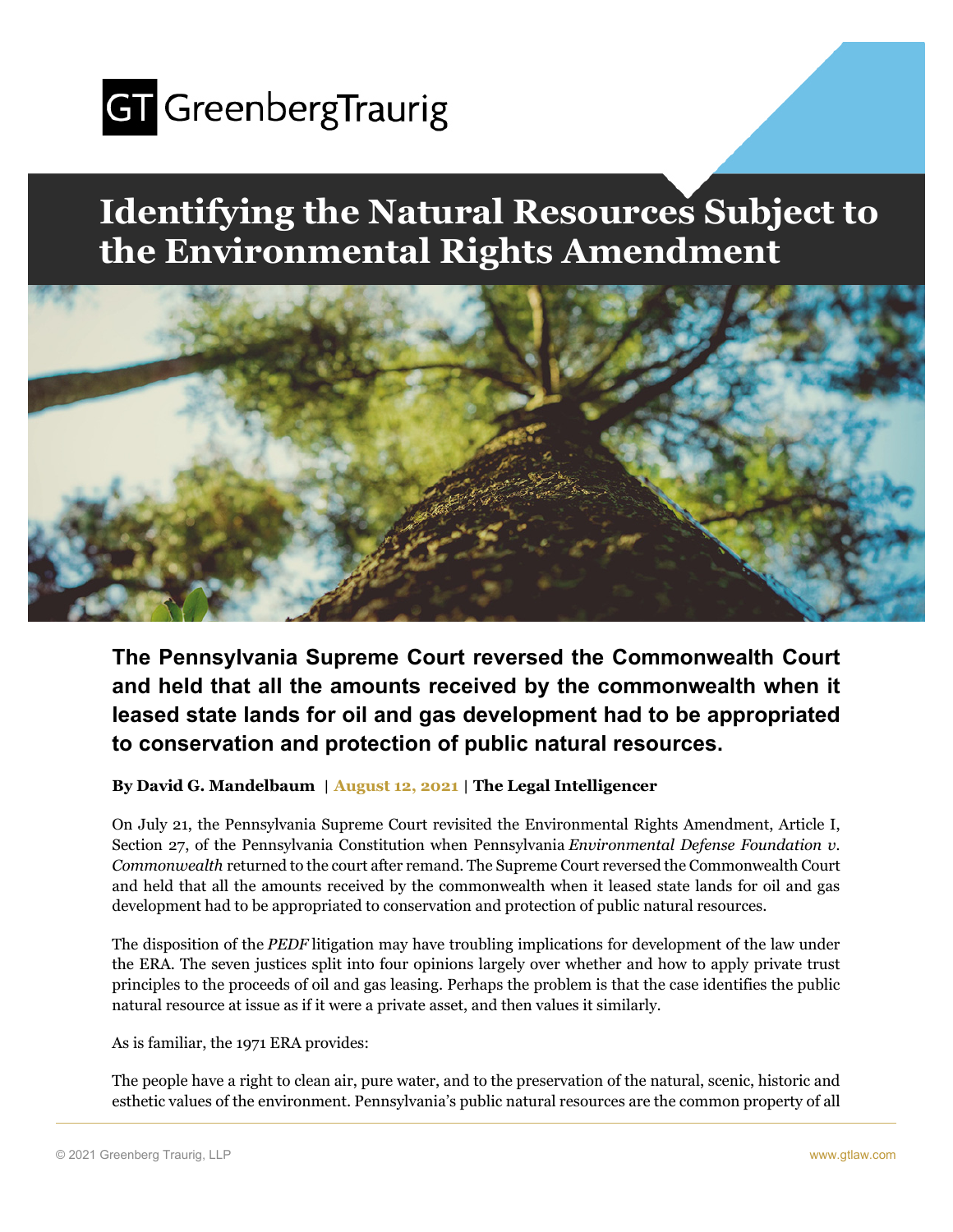the people, including generations yet to come. As trustee of these resources, the commonwealth shall conserve and maintain them for the benefit of all the people.

The first cases arising under the amendment did not really address "clean air" or "pure water." For example, *Commonwealth v. National Gettysburg Battlefield Tower,* 311 A.2d 588 (Pa. 1973), addressed the impact on historical values at the Gettysburg battlefield of an observation tower on private land. After its first decade, the individual rights and limits on governmental power recognized by the ERA had become defined by the environmental statutes adopted by the legislature.

Chief Justice Ronald Castille's plurality opinion in *Robinson Township v. Commonwealth*, 83 A.3d 901 (Pa. 2013), recognized that that is not how a constitution works. The legislature cannot by statute establish the standards for the constitutionality of legislation. Four years later, the court majority in *Pennsylvania Environmental Defense Foundation v. Commonwealth*, 161 A.3d 911 (Pa. 2017), followed his analysis. The first sentence of Section 27 creates a right to clean air, pure water and certain values of the environment. The second and third sentences create a trust, the corpus of which is Pennsylvania's public natural resources, the trustee is the commonwealth, and the beneficiaries are all the people.

*PEDF* reasoned that allowing extraction of oil and gas from under state lands entailed selling a public natural resource impressed with that trust, and that private trust law as it existed in 1971 would govern how the Commonwealth had to appropriate the proceeds of those oil and gas leases. The consideration for the leases has several components. Clearly, the royalties on the oil and gas production were compensation for the oil and gas. The remand involved the question whether prepaid rent, or "bonus," payments at the inception of the lease, delay rentals, and similar payments also were compensation for the oil and gas. Proceeds of the sale of a trust asset, reasoned the court, had to be returned to the corpus of the trust.

This reading of Section 27 constrains government, perhaps materially. The commonwealth cannot convey an interest in anything that can be characterized as a "public natural resource" without appropriating the proceeds of that sale for the purpose of "conserving and maintaining" other public natural resources. Thus, no disposition of any asset of the commonwealth that could be characterized as a natural resource—oil, gas, coal, limestone, groundwater, timber, a mansion with large trees, the median strip on a highway, wild deer, fish in a stream—can ever benefit the General Fund; all the proceeds must go to the Department of Conservation and Natural Resources or some other appropriate conservation agency.

None of the courts to have considered this case seem to have questioned that oil and gas under state lands is a "public natural resource" included in the corpus of the ERA trust. Oil and gas is a quintessential "natural resource." Oil and gas owned by the commonwealth would therefore be a "public natural resource."

However, note that oil and gas a mile under the surface do not provide any natural resource services enumerated in the first sentence of Section 27. They do not contribute to clean air, pure water, or any natural, scenic, historic and esthetic values of the environment. Extracting them only reduces air or water quality or degrades any of the enumerated values of the environment because oil and gas development adversely affects some *other* natural or environmental resource. The objection to oil and gas development is that the industrial activity in otherwise rural or agricultural areas poses threats to groundwater or surface water quality, surface habitats, or the like.

Now, just because the first sentence of Section 27 enumerates certain natural resource services or values to which individuals have a right does not mean that the only natural resources impressed with the trust of the second and third sentences. But if "public natural resources" in the second and third sentences refers only to natural resources to which the commonwealth has an ownership interest that it can sell, then the two parts of the ERA become almost entirely disjoint.